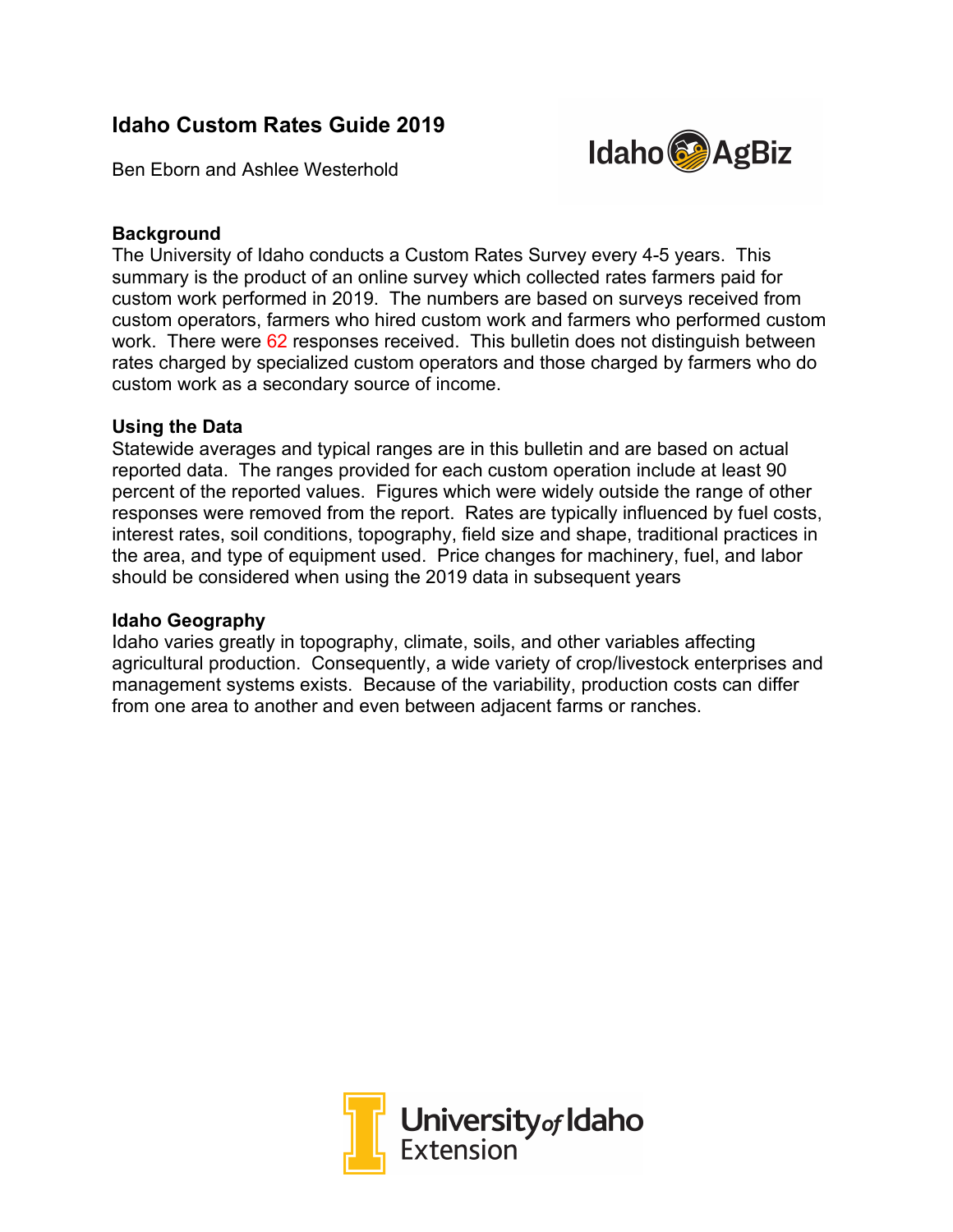## **Regional & Statewide**

The statewide average and range as well as region level rates were included where enough data were available. Custom rates reported in this bulletin are tied to four geographic regions of Idaho based on similar geography and farming practices. Please refer to Figure 1.



# **List of Tables**

- **Table A.** Land Tillage Operations
- **Table B.** Fertilizer & Chemical Applications
- **Table C.** Aerial Applications
- Table D. Row Mark out & Fumigation
- **Table E.** Planting Operations
- Table F. Row Crop Cultivation Operations
- **Table G.** Hay Harvest Operations
- **Table H.** Silage & Green Chop Harvest Operations
- **Table I.** Small Grains, Dry Bean, Dry Peas, Corn & Seed Harvest Operations
- **Table J.** Manure Services

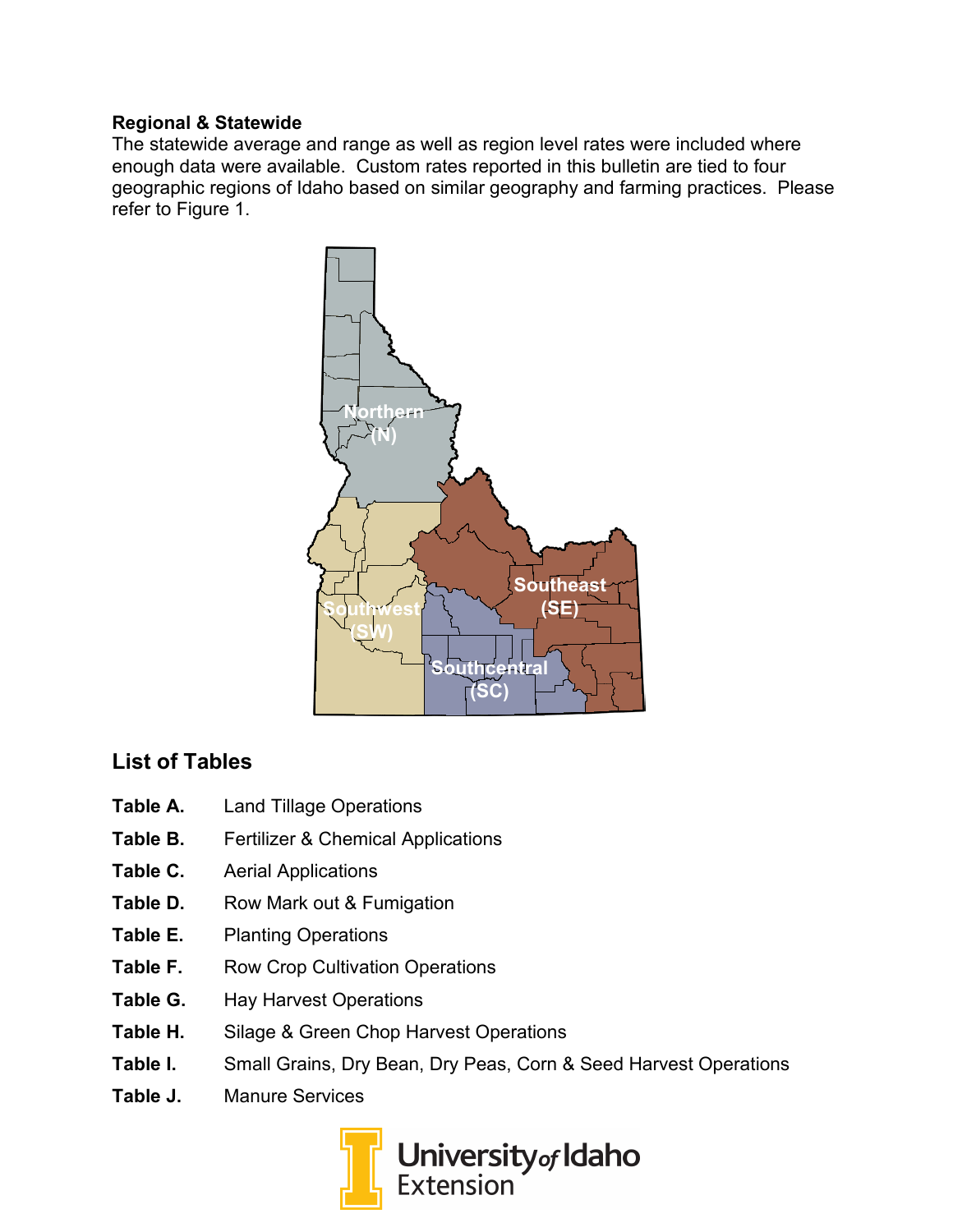| Table A. LAND TILLAGE OPERATIONS, IDAHO, 2019 |                  |                  |                  |                          |                  |           |           |  |  |
|-----------------------------------------------|------------------|------------------|------------------|--------------------------|------------------|-----------|-----------|--|--|
| <b>Operation</b>                              | Range            | <b>Statewide</b> | Number of        | <b>Regional Averages</b> |                  |           |           |  |  |
|                                               | in Rates         | Average          | <b>Responses</b> | N                        | <b>SW</b>        | <b>SC</b> | <b>SE</b> |  |  |
|                                               | Dollars per acre |                  |                  |                          | Dollars per acre |           |           |  |  |
| Chisel plow                                   | 15.00-35.00      | 22.50            | 10               |                          | 35.50            | 19.50     | 19.85     |  |  |
| Disk/ripper/harrow combination                | 20.00-35.00      | 28.60            | 12               |                          | 27.00            | 32.40     | 25.70     |  |  |
| Field cultivator                              | 12.00-32.00      | 20.00            | 11               |                          | 22.50            | 24.00     | 17.70     |  |  |
| Moldboard plow                                | 24.00-55.00      | 36.70            | 9                |                          | 40.70            | 34.50     | 34.75     |  |  |
| Rotary hoe                                    | 12.00-28.00      | 17.25            | $\overline{4}$   |                          | 20.00            | 15.00     | 14.00     |  |  |
| Soil finisher                                 | 15.00-24.00      | 18.45            | 7                |                          | 15.00            | 23.00     | 17.00     |  |  |
| Strip tillage                                 | 16.00-25.00      | 20.50            | $\overline{2}$   |                          |                  | 25.00     | 16.00     |  |  |
| Subsoiling                                    | 18.00-25.00      | 21.50            | $\overline{2}$   |                          |                  | 25.00     | 18.00     |  |  |
| Vertical tillage                              | 12.50-18.00      | 15.25            | $\overline{2}$   | 12.50                    |                  |           | 18.00     |  |  |
| Finishing disk                                | 12.00-32.00      | 20.00            | 6                |                          | 32.00            | 20.00     | 17.00     |  |  |
| <b>Offset disk</b>                            | 18.00-39.00      | 23.25            | 8                |                          | 25.70            | 22.35     | 21.00     |  |  |
| Tandem disk                                   | 12.00-25.00      | 18.85            | 6                |                          | 18.00            | 22.00     | 18.25     |  |  |
| Disk w/ digger & drag                         | 22.00-55.00      | 36.00            | $\overline{2}$   |                          | 50.00            |           | 22.00     |  |  |
| Triple K                                      | 15.00-33.00      | 24.50            | 4                |                          | 24.50            |           |           |  |  |
| Roller harrow                                 | 12.00-20.00      | 15.25            | 8                |                          | 16.70            | 20.00     | 13.00     |  |  |
| Spike tooth/flexible harrow                   | 7.00-32.00       | 15.00            | 6                |                          | 23.50            | 12.00     | 10.35     |  |  |
| Land plane                                    | 9.00-33.00       | 23.40            | 5                |                          | 27.70            | 25.00     | 9.00      |  |  |

| Table B. FERTILIZER & CHEMICAL APPLICATIONS, IDAHO, 2019 |                  |                  |                         |                          |           |                  |           |  |  |  |
|----------------------------------------------------------|------------------|------------------|-------------------------|--------------------------|-----------|------------------|-----------|--|--|--|
| Operation                                                | Range            | <b>Statewide</b> | Number of               | <b>Regional Averages</b> |           |                  |           |  |  |  |
|                                                          | in Rates         | Average          | <b>Responses</b>        | $\mathbf N$              | <b>SW</b> | <b>SC</b>        | <b>SE</b> |  |  |  |
|                                                          | Dollars per acre |                  |                         |                          |           | Dollars per acre |           |  |  |  |
| Dry fertilizer broadcast:                                |                  |                  |                         |                          |           |                  |           |  |  |  |
| $0-750$ lbs                                              | 5.00-8.95        | 7.40             | 10                      |                          |           | 7.50             | 7.35      |  |  |  |
| 500-1,500 lbs                                            | 5.00-9.75        | 8.30             | 10                      |                          |           | 8.00             | 8.35      |  |  |  |
| Variable rate (1-2 products)                             | 5.00-11.55       | 9.25             | 7                       |                          |           | 10.00            | 9.15      |  |  |  |
| Variable rate (3-4 products)                             | 5.00-15.00       | 11.70            | 8                       |                          |           | 10.00            | 11.95     |  |  |  |
| Liquid fertilizer:                                       |                  |                  |                         |                          |           |                  |           |  |  |  |
| Broadcast spray                                          | 7.00-14.00       | 8.55             | 10                      | 9.00                     | 14.00     | 7.75             | 7.80      |  |  |  |
| Shank-in or markout                                      | 8.00             | 8.00             | 1                       |                          |           | 8.00             |           |  |  |  |
| Sidedress                                                | 8.00-39.00       | 19.45            | 4                       |                          | 30.50     | 8.00             | 8.80      |  |  |  |
| Spraying chemicals by volume:                            |                  |                  |                         |                          |           |                  |           |  |  |  |
| 10 gallons or less                                       | 5.50-8.15        | 7.20             | 12                      | 6.25                     |           | 7.35             | 7.40      |  |  |  |
| 11-20 gallons                                            | 6.50-9.00        | 8.05             | 8                       |                          |           | 8.00             | 8.05      |  |  |  |
| 21-30 gallons                                            | 8.00-10.50       | 9.45             | 7                       |                          |           | 9.00             | 9.60      |  |  |  |
| Spraying chemicals by crop:                              |                  |                  |                         |                          |           |                  |           |  |  |  |
| Grain, alfalfa, pulse crops                              | 6.50-8.90        | 7.50             | 7                       |                          |           | 7.50             | 7.50      |  |  |  |
| Potatoes, sugarbeets, onions                             | 6.50-13.00       | 8.75             | $\overline{\mathbf{4}}$ |                          |           | 10.50            | 7.00      |  |  |  |
| Applying sulfuric acid:                                  |                  |                  |                         |                          |           |                  |           |  |  |  |
| 10-20 gallons                                            | 8.00-14.00       | 10.50            | 3                       |                          |           | 8.00             | 11.75     |  |  |  |
| 21-30 gallons                                            | 8.00-20.00       | 12.90            | 4                       |                          |           | 8.00             | 14.50     |  |  |  |
| More than 30 gallons                                     | 8.00-14.00       | 11.00            | $\overline{2}$          |                          |           | 8.00             | 14.00     |  |  |  |
| Spray & incorporate                                      | 39.00            | 39.00            | $\mathbf{1}$            |                          | 39.00     |                  |           |  |  |  |

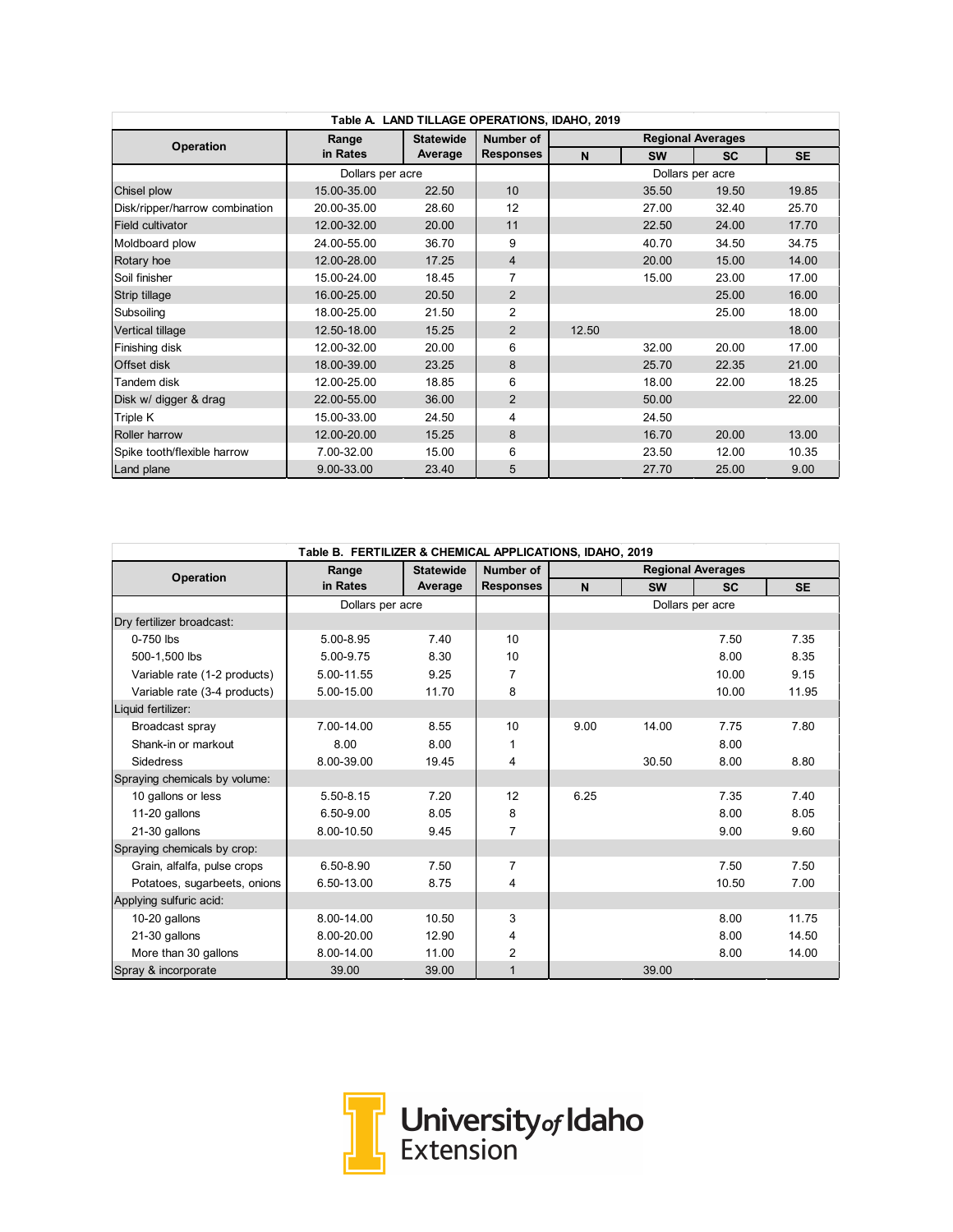| Table C. AERIAL APPLICATIONS, IDAHO, 2019 |                  |                  |                  |                          |           |           |           |  |  |  |
|-------------------------------------------|------------------|------------------|------------------|--------------------------|-----------|-----------|-----------|--|--|--|
| <b>Operation</b>                          | Range            | <b>Statewide</b> | Number of        | <b>Regional Averages</b> |           |           |           |  |  |  |
|                                           | in Rates         | Average          | <b>Responses</b> | N                        | <b>SW</b> | <b>SC</b> | <b>SE</b> |  |  |  |
|                                           | Dollars per acre |                  |                  | Dollars per acre         |           |           |           |  |  |  |
| Dry product:                              |                  |                  |                  |                          |           |           |           |  |  |  |
| Less than 100 lb                          | 8.00             | 8.00             |                  |                          |           | 8.00      |           |  |  |  |
| More than 100 lb                          | 9.00             | 9.00             |                  |                          |           | 9.00      |           |  |  |  |
| Liquid product:                           |                  |                  |                  |                          |           |           |           |  |  |  |
| 3 gallons                                 | 8.00             | 8.00             |                  |                          |           | 8.00      |           |  |  |  |
| 5 gallons                                 | 8.00-12.00       | 10.00            | $\overline{2}$   |                          |           | 8.00      | 12.00     |  |  |  |
| 7.5 gallons                               | 9.00             | 9.00             |                  |                          |           | 9.00      |           |  |  |  |
| 10 gallons                                | 9.25-10.00       | 9.65             | $\overline{2}$   |                          |           | 10.00     | 9.25      |  |  |  |
| Seeding                                   |                  |                  |                  |                          |           |           |           |  |  |  |

| Table D. ROW MARKOUT & FUMIGATION, IDAHO, 2019           |                  |                  |                  |           |           |           |  |  |  |
|----------------------------------------------------------|------------------|------------------|------------------|-----------|-----------|-----------|--|--|--|
| <b>Operation</b>                                         | Range            | <b>Statewide</b> | Number of        |           |           |           |  |  |  |
|                                                          | in Rates         | Average          | <b>Responses</b> | <b>SW</b> | <b>SC</b> | <b>SE</b> |  |  |  |
|                                                          | Dollars per acre |                  |                  |           |           |           |  |  |  |
| Row markout:                                             |                  |                  |                  |           |           |           |  |  |  |
| Dry row markout: no product applied                      | 20.00-25.00      | 21.25            | 4                | 20.00     | 25.00     | 20.00     |  |  |  |
| Row markout with one product: 0-30 gal.                  | 23.00-30.00      | 26.50            | $\overline{2}$   | 23.00     | 30.00     |           |  |  |  |
| Row markout with two products: 31-45 gal.                |                  |                  |                  |           |           |           |  |  |  |
| Row markout, fertilize & fumigate (Vapam or K-Pam)       | 25.00-40.00      | 35.00            | 3                | 25.00     | 40.00     | 40.00     |  |  |  |
| Fumigation:                                              |                  |                  |                  |           |           |           |  |  |  |
| Shanked with chisel plow: 30-40 gals. (Vapam or K-Pam)   | 40.00-42.00      | 40.70            | 3                | 40.00     | 40.00     | 42.00     |  |  |  |
| Ripper or disk ripper with steel roller (Telone)         | 40.00-45.00      | 45.00            | 3                | 40.00     | 50.00     | 45.00     |  |  |  |
| Ripper or disk ripper with steel roller (Telone + Vapam) | 50.00-60.00      | 55.00            | $\overline{2}$   |           | 60.00     | 50.00     |  |  |  |
| Strip tillage:                                           |                  |                  |                  |           |           |           |  |  |  |
| Row markout & fertilize: 22" rows                        | 30.00            | 30.00            |                  |           |           | 30.00     |  |  |  |

|                        | Range            | <b>Statewide</b> | Numbrer of       | <b>Regional Averages</b> |           |                  |           |
|------------------------|------------------|------------------|------------------|--------------------------|-----------|------------------|-----------|
| <b>Operation</b>       | in Rates         | Average          | <b>Responses</b> | $\mathbf N$              | <b>SW</b> | <b>SC</b>        | <b>SE</b> |
|                        | Dollars per acre |                  |                  |                          |           | Dollars per acre |           |
| <b>Small Grains</b>    |                  |                  |                  |                          |           |                  |           |
| Conventional till      | 12.00-35.00      | 23.55            | 11               | 22.00                    | 26.50     | 25.70            | 21.40     |
| Mulch till             | 17.00-20.00      | 18.50            | $\overline{2}$   | 20.00                    |           | 17.00            |           |
| No-till                | 14.00-35.00      | 20.30            | 7                | 20.00                    | 35.00     |                  | 17.40     |
| No-till and fertilizer | 23.00-30.00      | 25.80            | 8                | 27.85                    |           |                  | 24.60     |
| Alfalfa                |                  |                  |                  |                          |           |                  |           |
| Conventional till      | 12.00-35.00      | 21.30            | 7                |                          | 33.00     | 26.50            | 15.75     |
| Mulch till             | 18.00-20.00      | 19.00            | $\overline{2}$   | 20.00                    |           | 18.00            |           |
| No-till                | 20.00-24.00      | 22.00            | $\overline{2}$   | 20.00                    |           |                  | 24.00     |
| Corn                   |                  |                  |                  |                          |           |                  |           |
| Less than 30" rows     | 20.00-30.00      | 23.25            | 4                |                          | 22.00     | 25.50            | 20.00     |
| 30" rows and greater   | 20.00-40.00      | 31.00            | 3                |                          | 36.50     | 20.00            |           |
| Dry Beans              | 21.00-22.00      | 21.70            | 3                | 22.00                    | 22.00     | 21.00            |           |
| Sugargeets             | 20.00-33.00      | 26.25            | 4                |                          | 27.50     | 30.00            | 20.00     |
| Potatoes               | 24.00-45.00      | 36.35            | 3                |                          |           | 45.00            | 32.00     |

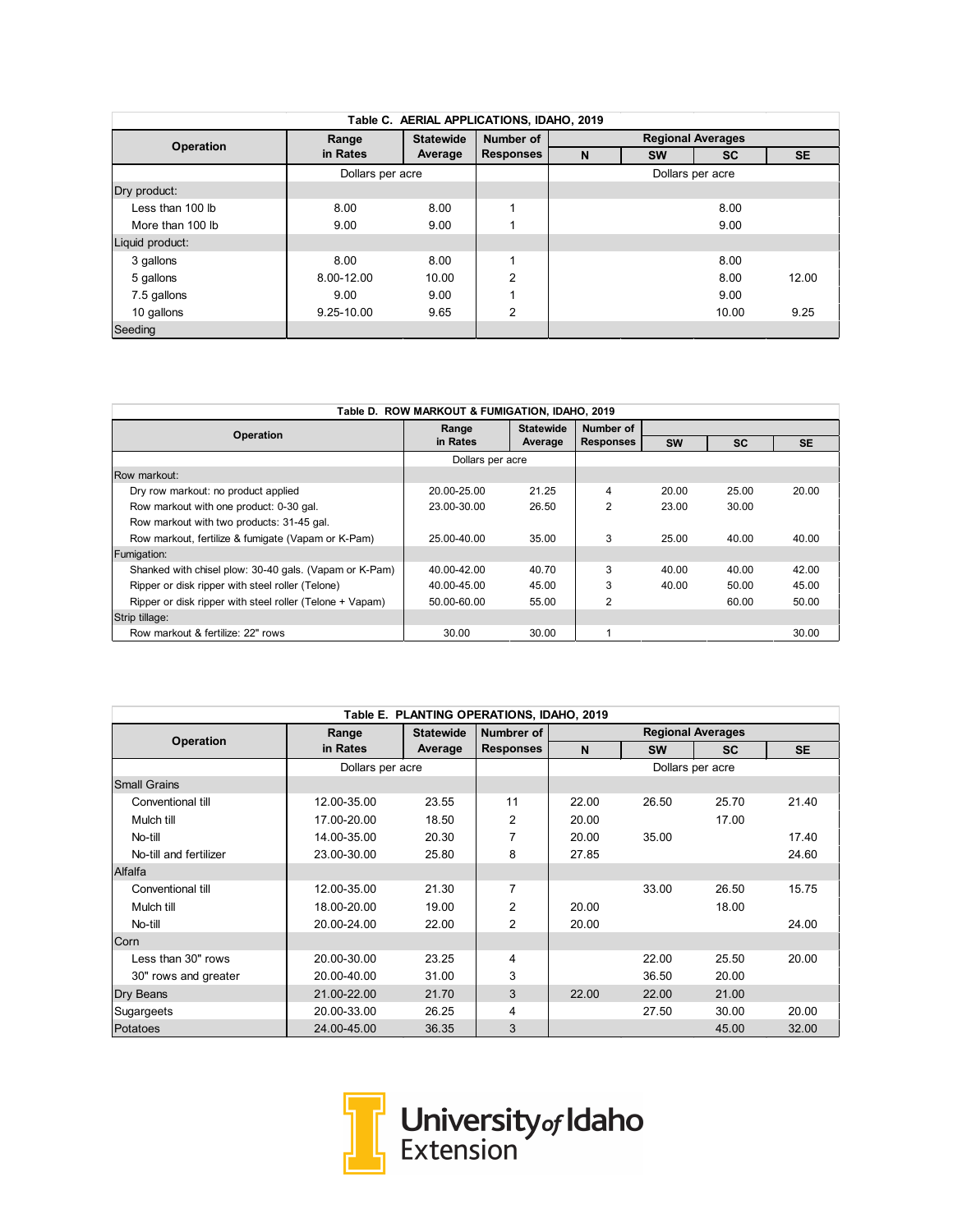| Table F. ROW CROP CULTIVATION OPERATIONS, IDAHO, 2019                |                  |           |                  |           |       |       |  |  |  |  |
|----------------------------------------------------------------------|------------------|-----------|------------------|-----------|-------|-------|--|--|--|--|
| <b>Statewide</b><br>Range<br><b>Operation</b><br>in Rates<br>Average |                  |           | <b>Number of</b> |           |       |       |  |  |  |  |
|                                                                      | <b>Responses</b> | <b>SW</b> | <b>SC</b>        | <b>SE</b> |       |       |  |  |  |  |
|                                                                      | Dollars per acre |           |                  |           |       |       |  |  |  |  |
| Row cultivator:                                                      |                  |           |                  |           |       |       |  |  |  |  |
| With fertilizer                                                      |                  |           |                  |           |       |       |  |  |  |  |
| Without fertilizer                                                   | 15.00-32.00      | 25.00     | 3                | 30.00     | 15.00 |       |  |  |  |  |
| Corrugate                                                            | 15.00-32.00      | 25.00     | 3                | 30.00     | 15.00 |       |  |  |  |  |
| Hill potatoes                                                        | 18.00            | 18.00     |                  |           |       | 18.00 |  |  |  |  |
| Basin tillage/dammer diker                                           | 20.00-28.00      | 24.00     | 2                |           | 28.00 | 20.00 |  |  |  |  |

| Table G. HAY HARVEST OPERATIONS, IDAHO, 2019 |                  |                  |                  |                          |           |                  |           |  |
|----------------------------------------------|------------------|------------------|------------------|--------------------------|-----------|------------------|-----------|--|
| Operation                                    | Range            | <b>Statewide</b> | Number of        | <b>Regional Averages</b> |           |                  |           |  |
|                                              | in Rates         | Average          | <b>Responses</b> | N                        | <b>SW</b> | <b>SC</b>        | <b>SE</b> |  |
|                                              | Dollars per acre |                  |                  |                          |           | Dollars per acre |           |  |
| Mowing and conditioning                      | 14.00-31.00      | 18.90            | 27               | 18.50                    | 19.35     | 18.80            | 18.95     |  |
| Mowing only                                  | 18.00-19.00      | 18.50            | 2                | 19.00                    |           |                  | 18.00     |  |
| Raking                                       | 4.00-12.00       | 6.90             | 21               | 5.00                     | 11.50     | 7.75             | 6.15      |  |
| Windrow merging                              | 8.00-12.00       | 10.00            | $\overline{2}$   |                          | 10.00     |                  |           |  |
| Baling:                                      | Dollars per bale |                  |                  |                          |           | Dollars per bale |           |  |
| Small square 2-string                        | $0.50 - 3.75$    | 1.30             | 8                |                          | 0.65      | 1.85             | 1.25      |  |
| Small square 3-string                        |                  |                  |                  |                          |           |                  |           |  |
| Large square 3' x 3'                         | 9.00-11.00       | 9.70             | 3                |                          |           |                  | 9.70      |  |
| Large square 3' x 4'                         | 15.00-16.00      | 15.60            | 5                | 15.00                    | 16.00     | 16.00            | 15.50     |  |
| Large square 4' x 4'                         | 12.00-20.00      | 16.15            | 13               |                          | 18.00     | 18.00            | 15.35     |  |
| Round 4' wide                                | 8.00-12.00       | 10.00            | 2                | 8.00                     |           |                  | 12.00     |  |
| Round 5' wide                                |                  |                  |                  |                          |           |                  |           |  |
| Retrieve and stack:                          |                  |                  |                  |                          |           |                  |           |  |
| Small square 2-string                        | $0.45 - 1.20$    | 0.80             | 6                |                          | 0.63      | 0.45             | 1.05      |  |
| Small square 3-string                        |                  |                  |                  |                          |           |                  |           |  |
| Large square 3' x 3'                         | 1.00-5.00        | 3.70             | 3                |                          |           |                  | 3.65      |  |
| Large square 3' x 4'                         | 3.00-6.00        | 4.50             | 6                | 3.00                     | 6.00      |                  | 4.50      |  |
| Large square 4' x 4'                         | 3.00-5.00        | 4.40             | 11               |                          | 5.00      | 4.50             | 4.30      |  |
| Round 4' wide                                |                  |                  |                  |                          |           |                  |           |  |
| Round 5' wide                                | 7.00             | 7.00             | $\mathbf{1}$     |                          |           |                  | 7.00      |  |
| Combination (mow, rake, bale, stack):        |                  |                  |                  |                          |           |                  |           |  |
| Small square 2-string                        | 2.00-3.00        | 2.50             | 2                |                          |           | 2.00             | 3.00      |  |
| Small square 3-string                        |                  |                  |                  |                          |           |                  |           |  |
| Large square 3' x 3'                         | 20.25-22.00      | 21.15            | $\overline{2}$   |                          |           |                  | 21.15     |  |
| Large square 3' x 4'                         | 25.35-27.00      | 29.45            | 3                | 26.00                    | 37.00     |                  | 25.35     |  |
| Large square 4' x 4'                         | 35.00-55.00      | 40.00            | 8                |                          |           | 46.70            | 36.00     |  |
| Round 4' wide                                | 40.00            | 40.00            | 1                |                          |           |                  | 40.00     |  |
| Round 5' wide                                |                  |                  |                  |                          |           |                  |           |  |

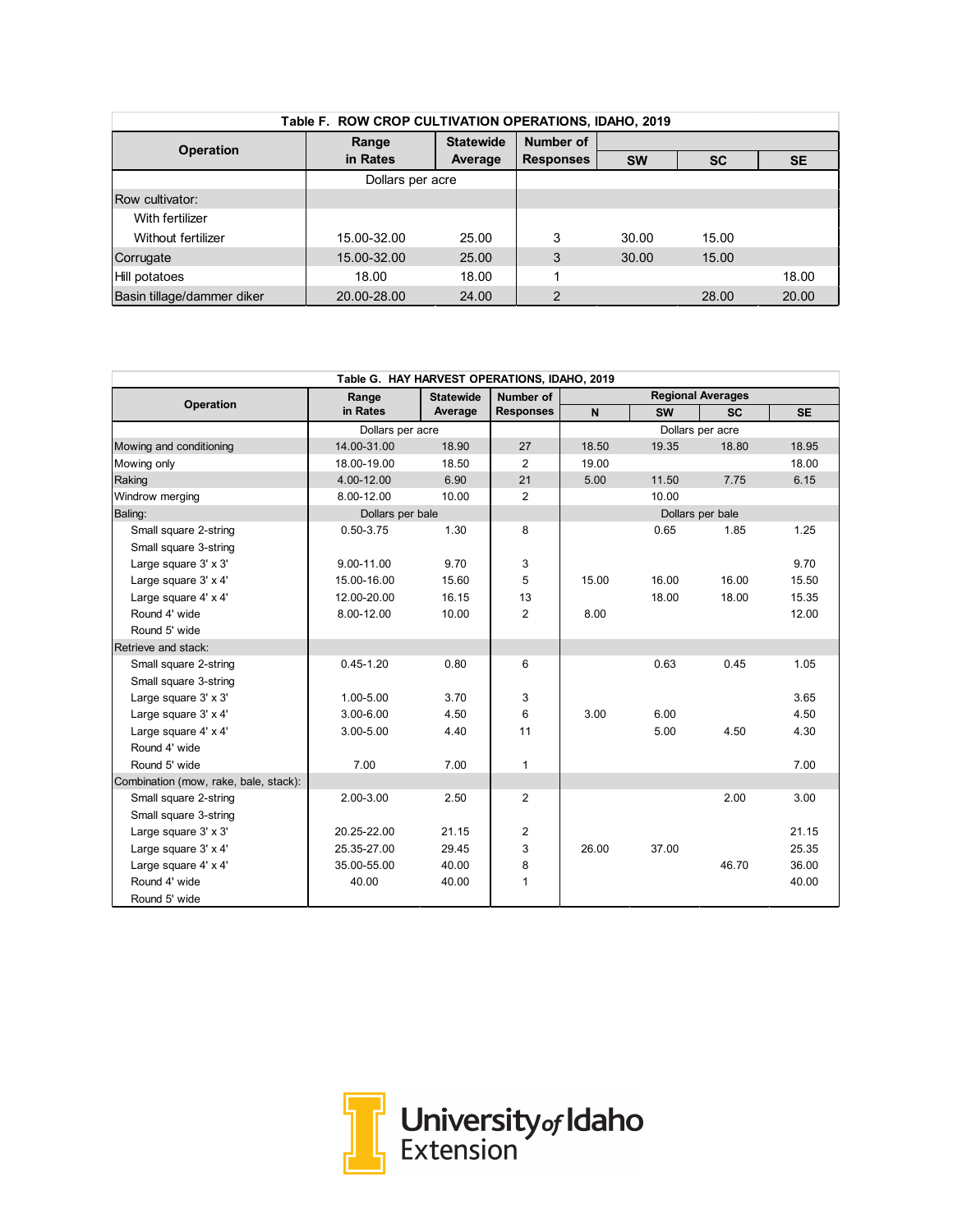| Table H. SILAGE & GREEN CHOP HARVEST OPERATIONS, IDAHO, 2019 |                 |                  |                  |                          |           |           |           |  |
|--------------------------------------------------------------|-----------------|------------------|------------------|--------------------------|-----------|-----------|-----------|--|
| Operation                                                    | Range           | <b>Statewide</b> | Number of        | <b>Regional Averages</b> |           |           |           |  |
|                                                              | in Rates        | Average          | <b>Responses</b> | N                        | <b>SW</b> | <b>SC</b> | <b>SE</b> |  |
|                                                              | Dollars per ton |                  |                  | Dollars per ton          |           |           |           |  |
| Corn silage:                                                 |                 |                  |                  |                          |           |           |           |  |
| Chop only                                                    |                 |                  |                  |                          |           |           |           |  |
| Haul less than 1 mile                                        | 12.00           | 12.00            |                  |                          |           |           | 12.00     |  |
| Haul more than 1 mile plus \$/ton/mile                       |                 |                  |                  |                          |           |           |           |  |
| Pack                                                         |                 |                  |                  |                          |           |           |           |  |
| Chop, short haul & pack                                      | 9.00            | 9.00             |                  |                          |           | 9.00      |           |  |
| Green chop hay & grain:                                      |                 |                  |                  |                          |           |           |           |  |
| Chop only                                                    |                 |                  |                  |                          |           |           |           |  |
| Rake, chop, short haul & pack                                |                 |                  |                  |                          |           |           |           |  |
| Haul less than 1 mile                                        |                 |                  |                  |                          |           |           |           |  |
| Haul more than 1 mile plus \$/ton/mile                       |                 |                  |                  |                          |           |           |           |  |

| Table I. SMALL GRAINS, DRY BEANS, DRY PEAS, CORN & SEED HARVEST OPERATIONS, IDAHO, 2019 |                    |                  |                  |                  |           |                          |           |  |
|-----------------------------------------------------------------------------------------|--------------------|------------------|------------------|------------------|-----------|--------------------------|-----------|--|
| <b>Operation</b>                                                                        | Range              | <b>Statewide</b> | Number of        |                  |           | <b>Regional Averages</b> |           |  |
|                                                                                         | in Rates           | Average          | <b>Responses</b> | N                | <b>SW</b> | <b>SC</b>                | <b>SE</b> |  |
|                                                                                         | Dollars per acre   |                  |                  | Dollars per acre |           |                          |           |  |
| Combine/thrash standing:                                                                |                    |                  |                  |                  |           |                          |           |  |
| Small grains irrigated                                                                  | 27.00-75.00        | 44.40            | 10               |                  | 66.00     | 58.50                    | 37.30     |  |
| Small grains dryland                                                                    | 20.00-40.00        | 30.00            | 6                | 37.50            |           |                          | 26.25     |  |
| Dry beans or peas                                                                       | 35.00-80.00        | 57.50            | 2                | 35.00            | 80.00     |                          |           |  |
| Corn                                                                                    | 55.00-80.00        | 70.70            | 3                |                  | 77.00     | 55.00                    | 80.00     |  |
| Seed crops (alfalfa, clover, grass)                                                     | 110                | 110.00           |                  |                  | 110.00    |                          |           |  |
| <b>Cut &amp; windrow beans</b>                                                          |                    |                  |                  |                  |           |                          |           |  |
| Combine/thrash in windrow:                                                              | 35.00-80.00        | 65.00            | 3                | 35.00            | 80.00     |                          |           |  |
| Dry beans or peas                                                                       | 35.00-51.00        | 45.30            | 3                | 35.00            | 50.00     | 51.00                    |           |  |
| Combine/thrash in windrow:                                                              | Dollars per cwt    |                  |                  | Dollars per cwt  |           |                          |           |  |
| Dry beans or peas                                                                       | 1.70               | 1.70             | 1                |                  |           | 1.70                     |           |  |
| Dry beans: garden or seed                                                               |                    |                  |                  |                  |           |                          |           |  |
| Hauling                                                                                 | Dollars per bushel |                  |                  |                  |           | Dollars per bushel       |           |  |
| Field to farm                                                                           | $0.10 - 0.80$      | 0.40             | $\overline{7}$   | 0.18             | 0.75      | 0.50                     | 0.35      |  |
| Farm to market                                                                          | $0.20 - 0.75$      | 0.35             | 11               | 0.30             | 0.75      | 0.35                     | 0.35      |  |

#### **References and Other Useful Links**

Painter, K. 2011. The Costs of Owning and Operating Farm Machinery in the Pacific Northwest. PNW 346. Moscow, ID: University of Idaho Extension. <http://www.extension.uidaho.edu/publishing/pdf/PNW/PNW0346/PNW346.pdf>

University of Idaho. Machinery Cost Calculator. <https://www.uidaho.edu/cals/idaho-agbiz/tools>

Idaho AgBiz website, University of Idaho Department of Agricultural Economics and Rural Sociology: <https://www.uidaho.edu/cals/idaho-agbiz>

Iowa State University. Farm Custom Rates Survey: <https://www.extension.iastate.edu/agdm/crops/pdf/a3-10.pdf>